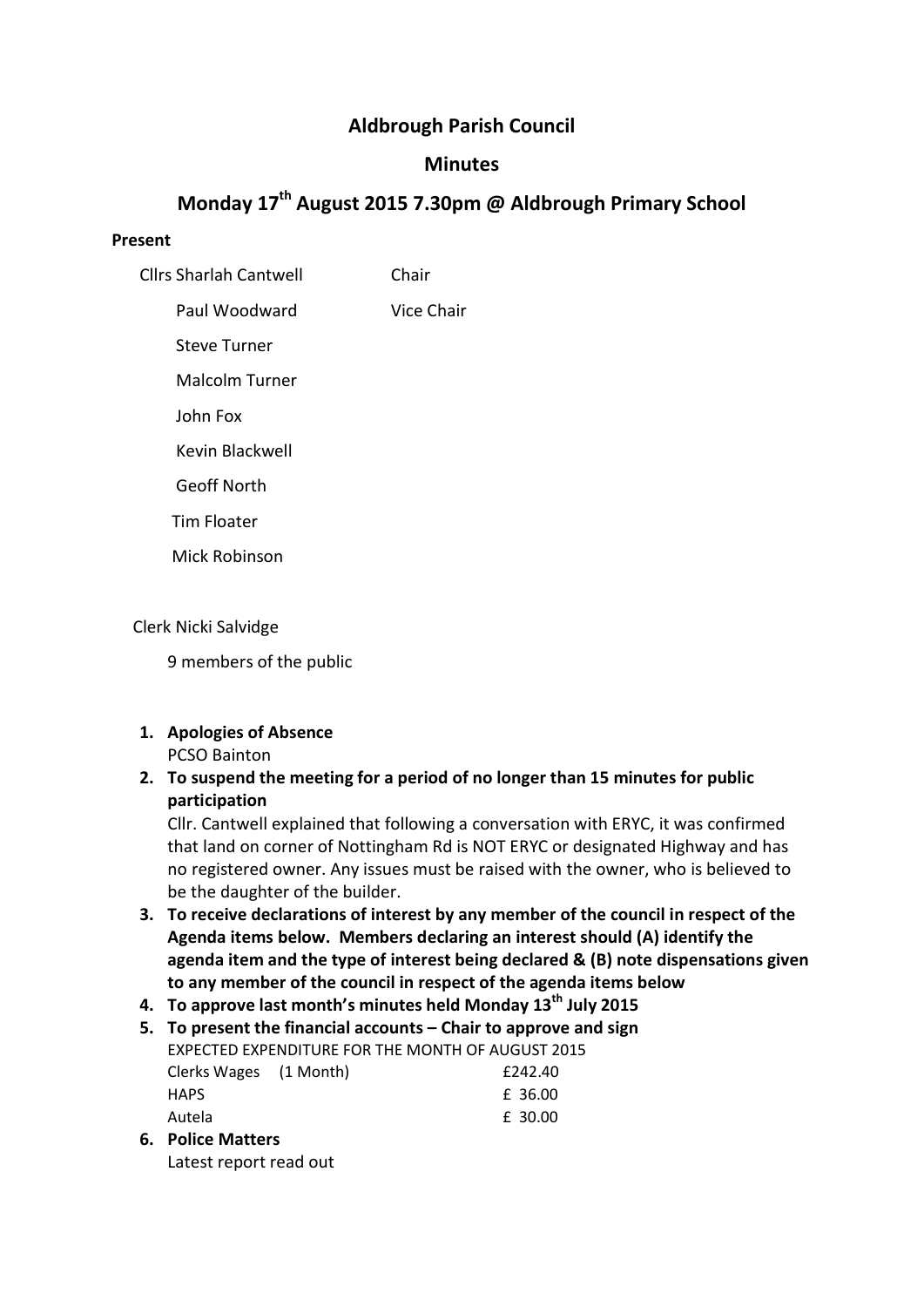## 7. Matters arising – Chair to receive updates on 'Resolves'

Update from Cllr. Robinson re overview meeting on Hornsea Road – a copy of Cllr. Robinsons speech was handed to the clerk for the records, Cllr. Robinson had hoped that the committee would have been in touch, but it was decided that rather than enquire to wait until the next meeting. He commented that the committee had shown him support in particular C Cllr. John Whittle.

Citizen Link Building – No further up dates have been received

Public footpath repairs – Cllr. Cantwell showed photos of the damage to the footbridge on the Garton Road path, it was agreed that a handy man be asked to repair, it was also reported that the footbridge at the end of the snicket was in need of attention, it was agreed that Cllr. Woodward would contact Mr. Chudley re a replacement as it was beyond repair. Cllr. Robinson also raised a concern about empty tablet packets being found at the Garton Road Bridge area, Clerk to report to PCSO Bainton.

Cllr. Woodward is still trying to obtain the finger posts and will mention again when he speaks with Mr Chudley.

Poorfierlds – McColls agreed to do the scheme, Cost cutter will be opening on Hornsea Road in the near future, to wait and ask them if they will also be interested in taking part. Frying Farmer to be asked also.

Tree on snicket – Clerk made enquires as to who the damaged tree belonged to, which ERYC officers explained belonged to house to which it is next to, Cllr. M Turner to speak with the owner of the neighbouring properties.

Clerk to sign Contract - Moved to the end of the meeting to allow the Councillors to discuss, Clerk left the room.

Allotments – despite a polite request being sent to Mr Hammond, no action had been taken to rectify the issues on his allotment. Notice to quit has been prepared and signed and will be sent recorded delivery. Cllr S. Turner to speak with the next person on the waiting list to see what work if any they wish to be done before taking it on, to offer them one year rent free to allow them to put the land right. Cllr. Robinson asked that prior to renewals being sent out that all allotments be

inspected.

Cllr. Fox had received numerous complaints that dog fouling was still an issue on the allotments. Clerk to right to the tenants to reminding them that dogs must be kept on leads and cleared up after. Cllr. Floater to put up signs on the gate.

## 8. CLG Gas site meeting/information

Cllrs. Blackwell and Robinson took part in a site visit to inspect bunding. Cllr. Blackwell requested that all bunding should be up to the highest standard and had asked that they treat this as a priority. He shall be checking that this has been done at the next meeting

## 9. Planning Applications

2 East Hill Barn, Hornsea Rd, Aldbrough -Granted

#### 10. Correspondence

Modification order for footpaths 9 and 18 and Withernwick no 4 – Cllr. Woodward to check and comment on behalf of the Parish Council

Safe and sound scheme- information added to the web site and notice board Dog fouling initiative- To be advertised on the notice board